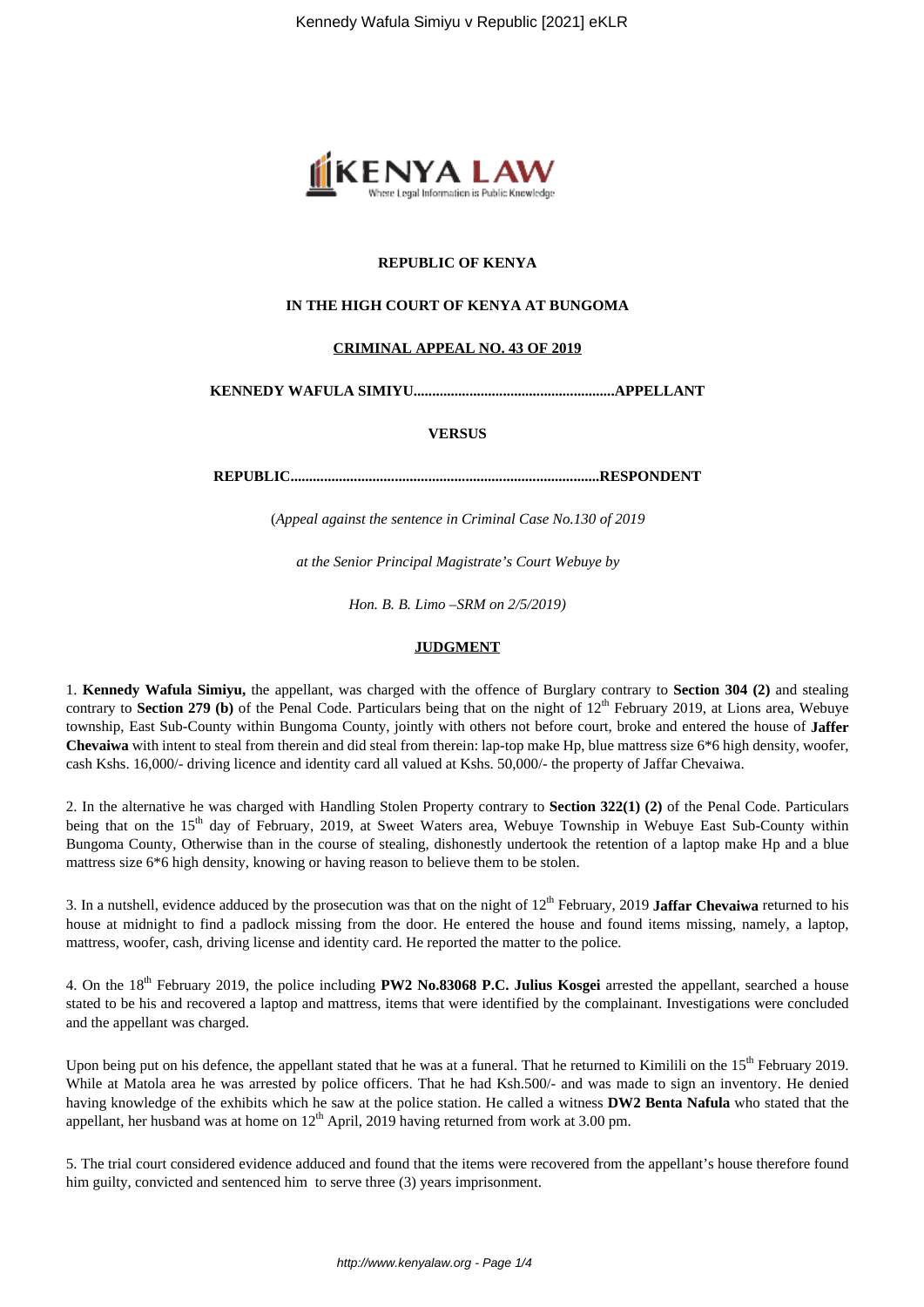6. Aggrieved, he appeals on grounds that the evidence was contradictory and the sentence imposed was excessive and harsh.

7. In his written submissions the appellant urged that the complainant contradicted himself as to what actually was stolen. That the testimony of the complainant was not reliable. That goods recovered were not related to the case that is why the main count could not be proved. That investigations carried out failed to prove that he was a tenant at the plot. That exhibits used in the case were for Criminal Case No. 81/19 which was withdrawn therefore the case was not proved.

8. The State/Respondent submitted that the doctrine of recent possession was applicable as well captured in the case of *Eric Otieno Arum-vs- Republic (2006) eKLR* where the Court of Appeal stated that:

*"…In our view, before a court of law can rely on the doctrine of recent possession as a basis of conviction in a criminal case, the possession must be positively proved. In other words, there must be positive proof, first; that the property was found with the suspect, secondly that; that property is positively the property of the complainant; thirdly, that the property was stolen from the complainant, and lastly; that the property was recently stolen from the complainant. The proof as to time, as has been stated over and over again, will depend on the easiness with which the stolen property can move from one person to the other."*

9. On exhibits, it was argued that the appellant was found with a laptop make Hp and a blue mattress 6\*6 high density which were positively identified by the complainant and the appellant and his witness did not dispute that the items were found in their house; items that had been recently stolen from the complainant.

10. On sentence, it was urged that the law provides for imprisonment not exceeding fourteen (14) years with hard labour, therefore, the sentence meted out was within the law.

11. This being a first appellate court, it has the duty to analyze and evaluate afresh evidence adduced at trial and came to itsindependent conclusions bearing in mind that it neither saw nor heard witnesses who testified. In the case of **Okeno -vs-**

*Republic [1972] EA 32,* the Court of Appeal set out the duties of a first appellate court as follows:

*"An Appellant on a first appeal is entitled to expect the evidence as a whole to be submitted to a fresh and exhaustive examination (Pandya vs. Republic (1957) EA. (336) and the appellate court's own decision on the evidence. The first appellate court must itself weigh conflicting evidence and draw its own conclusion. (Shantilal M. Ruwala Vs. R. (1957) EA. 570). It is not the function of a first appellate court merely to scrutinize the evidence to see if there was some evidence to support the lower court's finding and conclusion; it must make its own findings and draw its own conclusions. Only then can it decide whether the magistrate's findings should be supported. In doing so, it should make allowance for the fact that the trial court has had the advantage of hearing and seeing the witnesses, see Peters vs. Sunday Post [1958] E.A 424."*

12. It is not in dispute that there was no eye witness to the breakage on the material night therefore the learned trial Magistrate reached a correct decision in failing to reach a finding on the main count.

13. In the case of *Isaac Ng'ang'a Kahiga -vs- Republic Cr. App.* **No. 272 of 2005 (UR**) the Court held that:

*"It is trite that before a court of law can rely on the doctrine of recent possession as a basis for conviction in a criminal case, the possession must be positively proved.* 

*In other words, there must be positive proof:*

- *(i) That the property was found with the* **suspect;**
- *(ii) That the property is positively the property* **of the complainant;**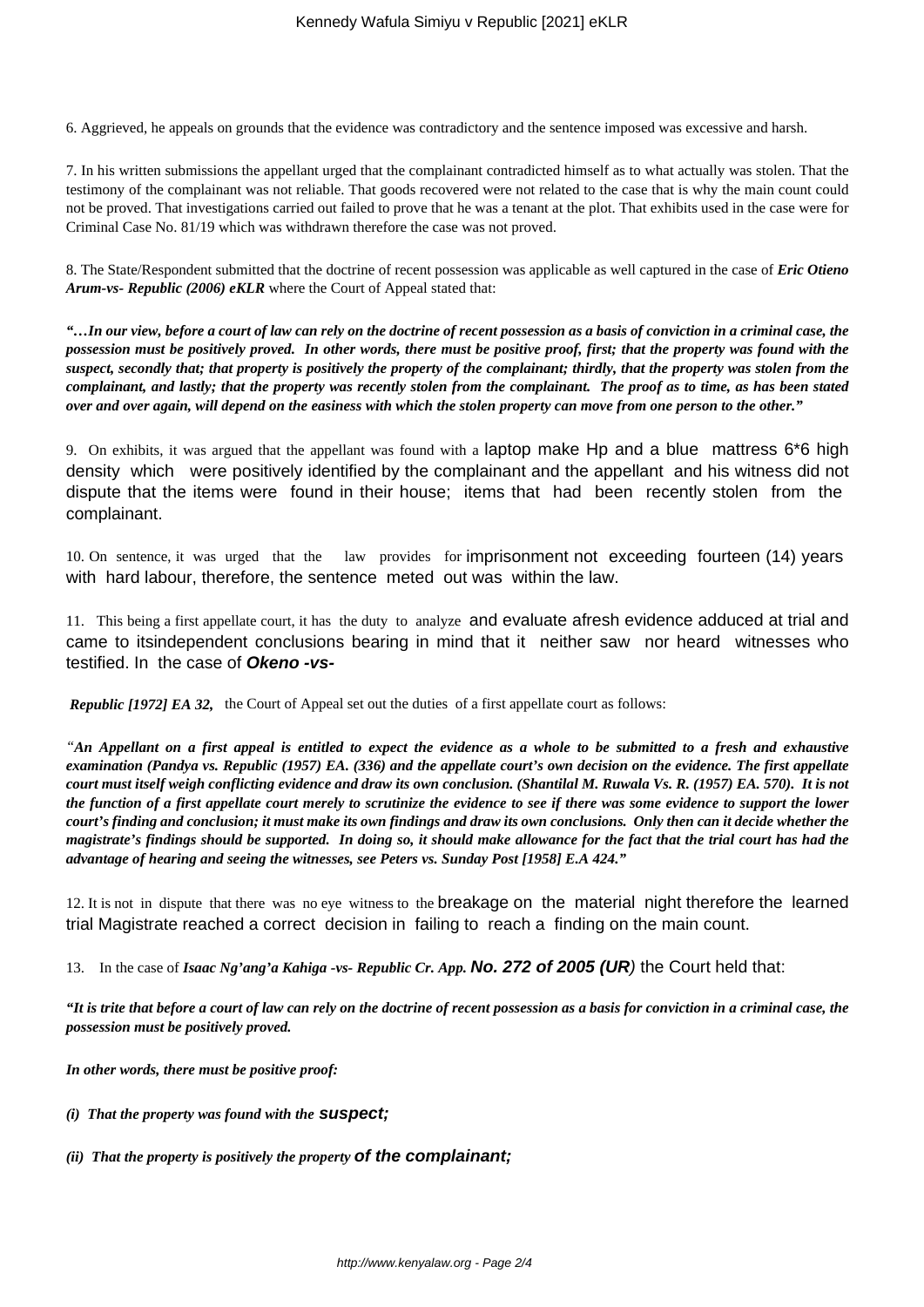### *(iii) That the property was stolen from the* **complainant;**

### **(iv) That the property was recently stolen from the complainant.**

### *The proof as to time, as has been stated over* **and over again, will depend on the easiness with which the stolen property can move from one person to the other."**

14. In the instant case the complainant made a report to the police following breakage into his house at night. He numerated what was stolen from the house that is captured in the charge sheet. The offence was committed on the 12<sup>th</sup> February, 2019. Another complainant made a report to the police, according to evidence adduced by PW2 his case was No. 81/19.

15. Two of the items stolen from the complainant, that is, a laptop and mattress were recovered on the 18<sup>th</sup> February 2019, which was some six (6) days after the act. He identified the mattress which had a mark, a tear that occurred in the process of being transferred. The identification which was peculiar was positive. This was evidence of the property having been recently stolen from the complainant.

16. The issue to be determined is therefore whether the appellant was in possession of the property; possession is defined by **Section 4** of the Penal Code as:

*(a) "Be in possession of" or "have in possession"* **includes not only having in one's own personal possession, but also knowingly having anything** *in the actual possession or custody of any other person, or having anything in any place (whether* **belonging to or occupied by oneself or not) for the use or benefit of oneself or of any other person;**

*(b) If there are two or more persons and any one or* **more of them with the knowledge and consent of the rest has or have anything in his or their custody or possession, it shall be deemed and taken to be in the custody and possession of each and all of them.**

17. The police acted on information received and arrested him. The trial court recorded evidence of PW2 a follows:

*"… We arrested them and searched his house and recovered a laptop and this mattress on 18/2/2019. I asked the accused in Cr. No. 81/2019. We also had a count for being in possession of suspected stolen items. The complainant in this matter came forward and positively identified the said items now before court. During investigations, the complainant one Jaffer Chevaiwa positively identified this laptop and mattress to belong to him.*

*Court - Laptop and mattress produced as Pexhibit No. 1 and 2. That is all.* 

### *PW2 cross examined by accused in Kiswahili*

*I knew you at the time I arrested you. Arrested at a bar and took us to your house. You could not state how you acquired the said goods. The said goods not related to this matter. I have the inventory in Cr. No. 81/2019."*

18. **Section 107** of the Evidence Act provides thus:

*(1) Whoever desires any court to give judgment as to any legal right or liability dependent on the existence of facts which he asserts must prove that those facts exist.*

*(2) When a person is bound to prove the existence of any fact it is said that the burden of proof lies on that person.*

19. In criminal cases, the burden of proving the accused person's guilt is on the prosecution who must establish the